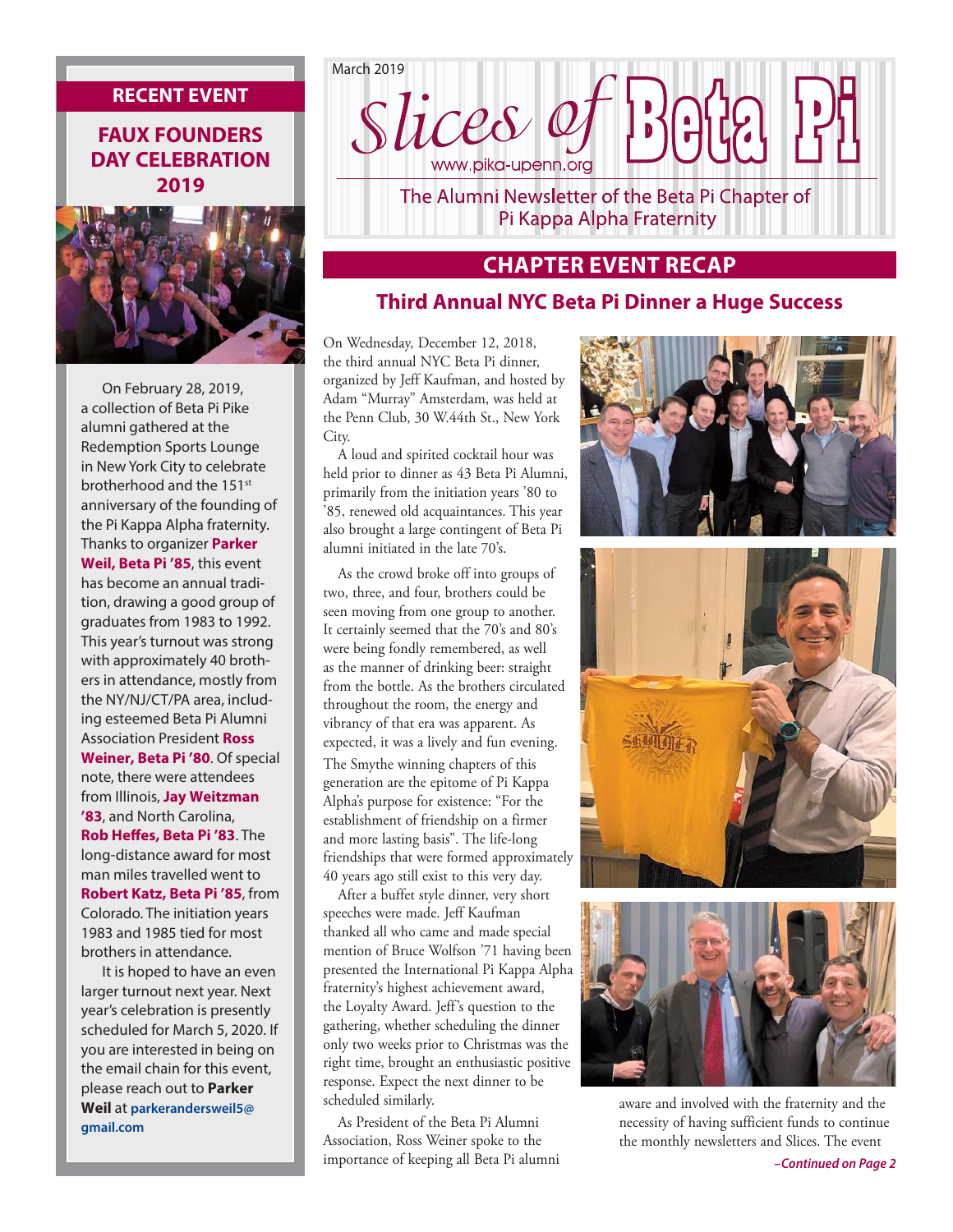### **RECAP**

#### *–Continued from Page 1*

continued long after the speeches. A good time was had by all. Below is a list of all those who attended:

Jeff Abramowitz Jim Adelsheim Buddy Altus Adam Amsterdam Tony Auteri Tom Brodie Rich Buchwald Mark Cohen Morty Cohen Rob Epstein John Feder Tom Fogarty Pete Gordon Michael Halpern Jeff Himeles

Adam Hodes Dave Horing John Joseph Larry Israeloff Mitch Karig Jeff Kaufman Steve Kreichman Jeff Lehman Michael Monheit Eric Morgenstern Lawrence Orans Rob Oringer Ron Perilstein Ron Pillar Jimmy Post



Steve Potter Paul Reszutek Fred Rubin Greg Sembler Michael Shein Bora Silva Rob Stavis

Lee Weiner Ross Weiner Sam Weinstein Steve Winston Bruce Wolfson Ken Wyman

#### **NYCAA 2ND MEETING**

#### **NYC Alumni Association to Recharter**

The NYC Alumni Association is being re-chartered. The second organizational meeting took place on November 26, 2018. As a prelude to actual scheduling of activities, a survey is being sent, to all PiKA alumni in the New York City metropolitan area, to ascertain which activities/events are most likely to be of interest to local alumni. If you receive this survey and possibly have an interest in participating in an organization that will be responsive to your interests, please complete and return the survey. We want your input.

If you are new to this area, or graduating this year and intend to be moving to the NYC



area to start careers, or your address is not on our database, the NYCAA is looking for you. Events will be scheduled combining social activity and the opportunity to network with successful PiKA alumni in this area.

Just as your chapter house serves as a meeting point for PiKA alumni returning to campus, the NYCAA hopes to serve as a common ground. Follow the thread of friendship that links PiKAs of all chapters and provides benefits beyond your college years. Any person who is interested in participating in the NYCAA in any capacity, now or in the future, as an officer, as a committee chairman or member, or attending any of the events or get-togethers that will be scheduled, is urged to contact Josh Fensterstock at **josh@fensterstocklaw. com**

# **ALUMNI HIGHLIGHT**

#### **Eugenia Melian Debuts "Wildchilds" at NYC Book Signing**

Recently, **Paul Zaentz, Beta Pi '69**, invited all interested Beta Pi brothers to a book signing event held on December 6, 2018, at the Bookmarc bookstore located in New York City's Greenwich Village. The feature presentation of the book signing was the release of the novel Wildchilds, authored by Paul's significant other, Eugenia Melian.

As noted on Goodreads, "Eugenia Melian has worked as a model, agent, producer, and music supervisor in Milan, Paris, London, New York and Los Angeles. She has discovered, managed, art

directed and produced some of the most talented artists of our time … that include …Catherine Deneuve, …Faye Dunaway, Marlon



Brando, (and) Prince." Eugenia is also fluent in four languages, meaning she can curse at Paul in three different languages and Paul would not know it.

Wildchilds is her debut novel. Kindle describes the book as "… a suspenseful journey through the closed world of the fashion industry, where the beautiful people do ugly things."

The book is presently available in paperback and e-book formats on Amazon, Barnes & Noble, and wherever books are sold. Not to be outdone, after

careful negotiations, Paul has secured the movie rights to Wildchilds.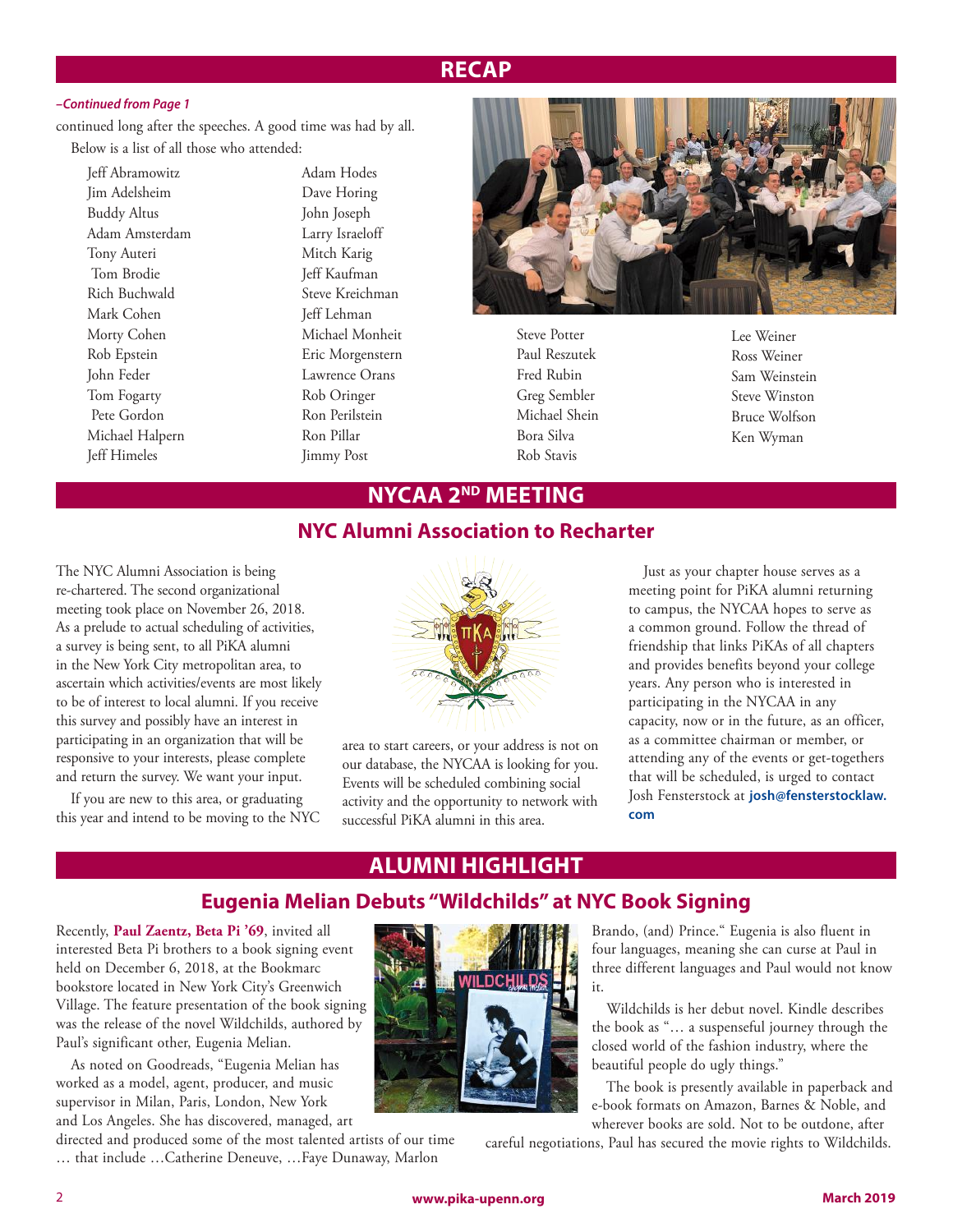# **CHAPTER NEWS**

#### **United States Supreme Court Hears Beta Pi Alumnus Lawsuit**

On October 6, 2018, Brett Kavanaugh was sworn in as the newest member of the United States Supreme Court. His first day sitting with the Court was October 9, 2018. The next day, October 10, he will have heard, and perhaps participated, in the oral argument of *Air & Liquid Systems et al. v. DeVries et al.,* a lawsuit filed by **Richard Myers, Beta Pi '69**.

As an attorney, brother Myers' specialty is bringing lawsuits for damages on behalf of persons who have suffered from exposure to asbestos and other contaminants. In

this case, the defendant in the lawsuit was Air & Liquid Systems, a company that made machinery to be used by the United States Navy. Although the machinery as manufactured by the company contained no asbestos, it was designed in a manner that it would not function properly unless it was used with asbestos insulation. The manufacturer knew and intended that asbestos would be applied to the machinery. It is further alleged by DeVries et al. that the company knew of the debilitating effects of asbestos exposure, manufactured and sold

this machinery to the U.S. Navy, and should have warned users of this danger.

This matter was brought to the attention of the U.S. Supreme Court by the manufacturers after having lost the case in the lower courts. Arguing the case before the court, in place of brother Myers, was Tom Goldstein, an experienced U.S. Supreme Court advocate. Mr. Goldstein is one of the founders of SCOTUSblog, has argued many cases before the Court, is known to the members of the Court, and provides instant credibility for any position he supports.

# **SHIELD AND DIAMOND HIGHLIGHT**

#### **Pi Kappa Alpha International Honors Beta Pi**

The Autumn 2018 issue of the *Shield and Diamond* magazine, honors Beta Pi, its active members, and alumni.

Bruce Wolfson, Beta Pi '71, was again recognized by PiKA for the Loyalty Award bestowed on him at the Sesquicentennial Convention this past summer in Richmond, Virginia. On the International level, Bruce has served as the PIKE Foundation president, PiKA Int'l vice president, and PiKA Int'l grand treasurer. He presently serves as a Foundation trustee. On the local level, Bruce has served as chapter advisor to Beta Pi, Iota Lambda (Columbia University), and Gamma Rho (Northwestern University). He was the founding president of the Chicago Area Alumni Association, and a founding member of the New York City and Beta Pi Alumni Associations. Presently, he is vice president of the Beta Pi Alumni Association.

2018 RICHMOND<br>INTERNATIONAL CONVENTION

Other Beta Pi scholarship winners for the academic year 2017-18, are Daniel Maldonado '15, from the Dave Herman Memorial Scholarship fund, and Nicolas DeLuna '15 from the Scott A. Mackler, MD, PhD, True Grit Scholarship Fund. A separate scholarship fund, administered by PiKA Int'l and available to all Pikes, is the Scott Mackler, MD, PhD, Medical School Memorial Scholarship, established by the Joseph Alexander Foundation, at the request of Harvey Mackler, Beta Pi '72, to honor the legacy of Dr. Mackler, Beta Pi '77. The 2018 recipient of this scholarship was Alex Satoski (Virginia Commonwealth University, Lambda Chi '13).

PiKA Int'l thanks volunteers for the fraternity by recognizing them for reaching 5, 10, 15, 20, and 25 years of continuous service. This year, Volunteer Recognition Milestones were met by the following Beta

Once again, congratulations to brother Wolfson for being given one of the highest accolades PiKA Int'l awards.

On the local level, Beta Pi undergraduate members were presented a Level II Recruitment Award for having achieved a 50% or more increase in initiates over the 2017 total.

The Pi Kappa Alpha Chapter and Colony Directory once again shows Beta Pi to have the largest CEF (Chapter Endowment Fund) of all PiKA chapters and colonies: \$210,207. Each chapter's CEF is administered by PiKA Int'l to cover certain expenses relating to undergraduate attendance at PIKE University and the annual convention. This past year, the CEF, in conjunction with the Gregg J. Ormond Memorial Fund, provided scholarships to the following Beta Pi active members: Ernesto Alcantar '17, Miguelangel De Armas '17, Sam Eichenwald '17, Ari Levine '17, Jason Pak '17, and Nicholas Parkes '17.

Pi alumni: Joel Catania (15 years), Rich Epstein (15 years), and Morty Cohen (5 years).

As previously reported in a Beta Pi newsletter, the passing of Alberto Chamorro, Beta Pi '47, has now been recognized by Pi Kappa Alpha International, in the Autumn 2018 issue of the *Shield and Diamond* magazine, in a manner that PiKA Int'l uses to distinguish their most renowned and successful alumni. This tribute to brother Chamorro contained quotes from his son, Alberto J. Chamorro, Beta Pi '75, a member of the Penn Board of Trustees and is also on the Board of Overseers of Penn's School of Nursing, and Don Schreiber, Beta Pi '47, a life-long friend since their initiation into Beta Pi in 1947.

The Beta Pi Alumni Association is proud and expresses their appreciation for all those who have received individual recognition and to those who contributed time and effort on behalf of Beta Pi and PiKA Int'l to achieve group recognition in this issue of *Shield and Diamond*.